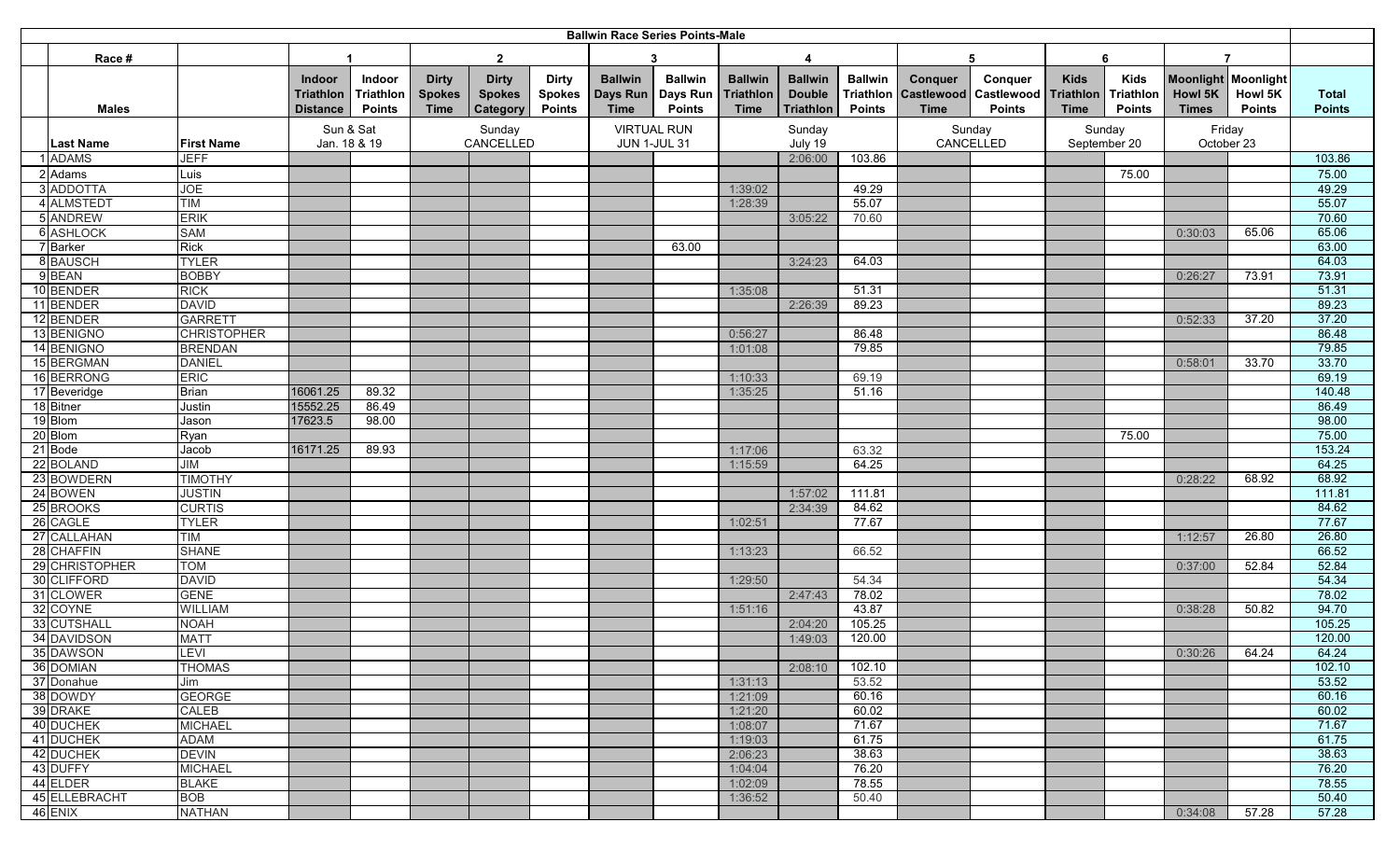| 47 Evans         | Roy              | 10951    | 60.90  |  |       |         |         |        |  |       |         |       | 60.90  |
|------------------|------------------|----------|--------|--|-------|---------|---------|--------|--|-------|---------|-------|--------|
| 48 FARRAR        | <b>TERRY</b>     |          |        |  |       | 1:08:00 |         | 71.79  |  |       |         |       | 71.79  |
| 49 FETICK        | <b>JEFFREY</b>   |          |        |  |       | 1:13:34 |         | 66.36  |  |       |         |       | 66.36  |
| 50 FETICK        | <b>KYLE</b>      |          |        |  |       | 1:15:45 |         | 64.44  |  |       |         |       | 64.44  |
| 51 FINKENKELLER  | <b>JOHN</b>      |          |        |  |       |         | 2:28:20 | 88.22  |  |       |         |       | 88.22  |
| 52 FRANKENBERGER | <b>NATHAN</b>    |          |        |  |       |         |         |        |  |       |         | 86.63 |        |
|                  |                  |          |        |  |       | 1:15:44 |         | 64.46  |  |       | 0:22:34 |       | 151.09 |
| 53 FRANTA        | <b>CHRISTIAN</b> |          |        |  |       | 1:24:37 |         | 57.69  |  |       |         |       | 57.69  |
| 54 Froehlich     | Landon           |          |        |  |       |         |         |        |  | 75.00 |         |       | 75.00  |
| 55 GANEY         | <b>BRIAN</b>     |          |        |  |       |         | 2:34:11 | 84.87  |  |       |         |       | 84.87  |
| 56 Gannon        | Weston           | 13818.25 | 76.84  |  |       |         |         |        |  |       |         |       | 76.84  |
| 57 Garvin        | Roderick         | 16309.75 | 90.70  |  |       |         |         |        |  |       |         |       | 90.70  |
| 58 GELDMEIER     | <b>MARK</b>      |          |        |  |       | 1:13:56 |         | 66.03  |  |       |         |       | 66.03  |
| 59 GENRY         | COLBY            |          |        |  |       |         |         |        |  |       | 0:30:26 | 64.24 | 64.24  |
| $60$ Gill        | Timmy            | 8839.75  | 49.16  |  |       |         |         |        |  | 75.00 |         |       | 124.16 |
| 61 GONZALEZ      | <b>PETER</b>     |          |        |  |       |         | 2:49:12 | 77.34  |  |       |         |       | 77.34  |
| 62 Gutmann       | Tom              | 15790    | 87.81  |  |       |         |         |        |  |       |         |       | 87.81  |
| 63 HACKER        | <b>BILL</b>      |          |        |  |       |         |         |        |  |       | 0:38:06 | 51.31 | 51.31  |
| 64 Halaz         | William          | 16478    | 91.63  |  | 63.00 |         |         |        |  |       |         |       | 154.63 |
| 65 HARRIS        | <b>BRANDON</b>   |          |        |  |       | 1:10:47 |         | 68.97  |  |       |         |       | 68.97  |
| 66 Hassett       | <b>Bob</b>       | 14925.00 | 83.00  |  |       | 1:24:47 |         | 57.58  |  |       |         |       | 140.58 |
| 67 Hefley        | Daniel           | 16664.25 | 92.67  |  | 63.00 | 1:15:53 |         | 64.33  |  |       | 0:26:22 | 74.15 | 294.15 |
| 68 Henderson     | David            | 14612.00 | 81.26  |  |       |         |         |        |  |       |         |       | 81.26  |
| 69 HENNESSY      | <b>JERRY</b>     |          |        |  |       | 1:20:51 |         | 60.38  |  |       |         |       | 60.38  |
| 70 HOLT          | <b>KEVIN</b>     |          |        |  |       |         | 2:35:21 | 84.24  |  |       |         |       | 84.24  |
| 71 Howe          | Nathan           |          |        |  | 63.00 |         |         |        |  |       |         |       | 63.00  |
| 72 HUOT          | JEFF             |          |        |  |       | 1:03:21 |         | 77.06  |  |       |         |       | 77.06  |
| 73 JAMES         | <b>JOHN</b>      |          |        |  |       | 1:13:44 |         | 66.21  |  |       |         |       | 66.21  |
| 74 JIMENEZ       | <b>MICHAEL</b>   |          |        |  |       | 1:14:46 |         | 65.29  |  |       |         |       | 65.29  |
| 75 JOHNSON       | <b>STEVEN</b>    |          |        |  |       |         |         |        |  |       | 0:25:34 | 76.47 | 76.47  |
| 76 JONES         | <b>MICHAEL</b>   |          |        |  |       | 1:05:05 |         | 75.01  |  |       |         |       | 75.01  |
| 77 Kaiser        | Charles          | 14341    | 79.75  |  |       | 1:11:35 |         | 68.20  |  |       |         |       | 147.95 |
| 78 KELLY         | <b>MIKE</b>      |          |        |  |       | 1:06:00 |         | 73.96  |  |       |         |       | 73.96  |
| 79 Kulik         | Tν               | 14831.5  | 82.48  |  |       |         |         |        |  |       |         |       | 82.48  |
| 80 KYASARAM      | <b>RAVI</b>      |          |        |  |       |         |         |        |  |       | 0:30:34 | 63.96 | 63.96  |
| 81 Larch         | Jason            | 17148.5  | 95.36  |  |       |         |         |        |  |       |         |       | 95.36  |
| 82 LARDINOIS     | EVAN-KYLE        |          |        |  |       | 1:04:31 |         | 75.67  |  |       |         |       | 75.67  |
| 83 Lashbrook     | Jason            | 14673.75 | 81.60  |  |       | 1:38:28 |         | 49.58  |  |       |         |       | 131.18 |
| 84 LEBLANC       | <b>MICHAEL</b>   |          |        |  |       | 1:36:41 |         | 50.49  |  |       |         |       | 50.49  |
| 85 LITTLE        | <b>STEPHEN</b>   |          |        |  |       |         | 2:08:13 | 102.06 |  |       |         |       | 102.06 |
| 86 LOFGREN       | <b>ANDREW</b>    |          |        |  |       | 0:53:33 |         | 91.16  |  |       |         |       | 91.16  |
| 87 LOSSMAN       | <b>STEVEN</b>    |          |        |  |       |         |         |        |  |       | 0:28:51 | 67.76 | 67.76  |
| 88 LUKACS        | LEVENTE          |          |        |  |       | 0:48:49 |         | 100.00 |  |       |         |       | 100.00 |
| 89 Luna          | Dan              | 17982.5  | 100.00 |  | 63.00 | 0:55:58 |         | 87.22  |  |       | 0:19:39 | 99.49 | 349.72 |
| 90 LUTKER        | <b>THOMAS</b>    |          |        |  |       | 1:07:37 |         | 72.20  |  |       |         |       | 72.20  |
| 91 MAGLIONE      | <b>MITCHEL</b>   |          |        |  |       | 1:09:25 |         | 70.32  |  |       |         |       | 70.32  |
| 92 MAGLIONE      | <b>MICHAEL</b>   |          |        |  |       | 1:20:39 |         | 60.53  |  |       |         |       | 60.53  |
| 93 MALONE        | <b>RODNEY</b>    |          |        |  |       | 1:37:40 |         | 49.98  |  |       |         |       | 49.98  |
| 94 MATECKI       | ED               |          |        |  |       | 1:17:13 |         | 63.22  |  |       |         |       | 63.22  |
| 95 MATZIG        | <b>STEVEN</b>    |          |        |  |       | 1:06:06 |         | 73.85  |  |       |         |       | 73.85  |
| 96 MAZZEI        | <b>JOHN</b>      |          |        |  |       |         |         |        |  |       | 0:39:36 | 49.37 | 49.37  |
| 97 MCCALLUM      | <b>MICHAEL</b>   |          |        |  |       | 1:38:48 |         | 49.41  |  |       |         |       | 49.41  |
| 98 MEE           | <b>JOHN</b>      |          |        |  |       | 1:21:40 |         | 59.78  |  |       |         |       | 59.78  |
| 99 Mercurio      | Matt             |          |        |  | 63.00 |         |         |        |  |       | 0:24:55 | 78.46 | 141.46 |
| 100 Miller       | Reid             |          |        |  |       |         |         |        |  | 75.00 |         |       | 75.00  |
| 101 Mircsov      | Eric             |          |        |  | 63.00 |         |         |        |  |       |         |       | 63.00  |
|                  |                  |          |        |  |       |         |         |        |  |       |         |       |        |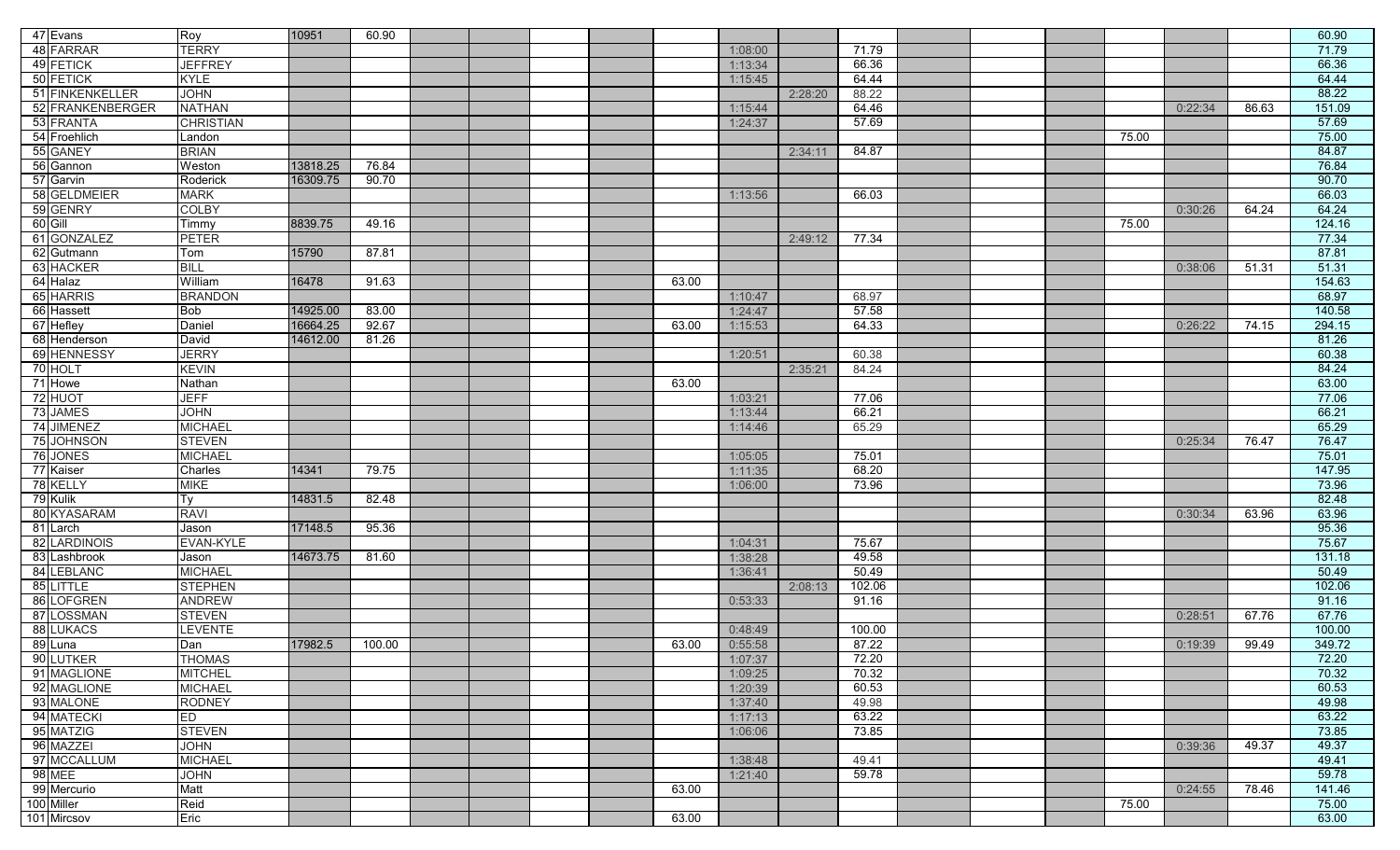| 102 MONCHESKI   | <b>JIMMY</b>     |          |       |  |       | 1:20:00 |         | 61.02  |  |       |         |        | 61.02  |
|-----------------|------------------|----------|-------|--|-------|---------|---------|--------|--|-------|---------|--------|--------|
| 103 MORRISON    | <b>TIMOTHY</b>   |          |       |  |       |         |         |        |  |       |         | 53.98  | 53.98  |
| 104 MORROW      |                  |          |       |  |       |         |         |        |  |       | 0:36:13 |        | 61.47  |
|                 | <b>CHRISTIAN</b> |          |       |  |       | 1:19:25 |         | 61.47  |  |       |         |        |        |
| 105 MORT        | <b>TERRY</b>     |          |       |  |       |         |         |        |  |       | 0:26:34 | 73.59  | 73.59  |
| 106 Nelms       | Steven           | 16019.5  | 89.08 |  | 63.00 |         |         |        |  |       |         |        | 152.08 |
| 107 Norman      | Mitchel          |          |       |  |       | 1:26:23 |         | 56.51  |  |       |         |        | 56.51  |
| 108 OBERLE      | <b>JEFF</b>      |          |       |  |       | 1:12:38 |         | 67.21  |  |       |         |        | 67.21  |
| 109 O'Bryant    | Cory             |          |       |  | 63.00 |         |         |        |  |       |         |        | 63.00  |
| 110 OSHEA       | <b>ERIC</b>      |          |       |  |       | 1:11:09 |         | 68.61  |  |       |         |        | 68.61  |
| 111 PACHL       | <b>MIKE</b>      |          |       |  |       |         |         |        |  |       | 0:21:00 | 93.10  | 93.10  |
| 112 PASTAR      | <b>MARIN</b>     |          |       |  |       | 0:59:19 |         | 82.30  |  |       |         |        | 82.30  |
| 113 Paul        | <b>Brandon</b>   |          |       |  |       |         |         |        |  | 75.00 |         |        | 75.00  |
| 114 Pendleton   | Harold           |          |       |  |       |         |         |        |  | 75.00 |         |        | 75.00  |
| 115 Pendleton   | Walter           |          |       |  |       |         |         |        |  | 75.00 |         |        | 75.00  |
| 116 PIANETTA    | <b>CARLOS</b>    |          |       |  |       | 1:17:09 |         | 63.28  |  |       |         |        | 63.28  |
| 117 PINILLA     | <b>SERGIO</b>    |          |       |  |       | 2:22:35 |         | 34.24  |  |       |         |        | 34.24  |
| 118 PITZER      | <b>BRENT</b>     |          |       |  |       | 0:52:34 |         | 92.87  |  |       |         |        | 92.87  |
| 119 PURSCHKE    | <b>NICHOLAS</b>  |          |       |  |       | 1:01:58 |         | 78.78  |  |       |         |        | 78.78  |
| 120 PURSCHKE    | <b>DAVID</b>     |          |       |  |       | 1:32:59 |         | 52.50  |  |       |         |        | 52.50  |
| 121 RAFFERTY    | <b>STEPHEN</b>   |          |       |  |       | 1:08:19 |         | 71.46  |  |       |         |        | 71.46  |
| 122 RANDALL     | <b>JUSTIN</b>    |          |       |  |       |         |         |        |  |       | 0:24:23 | 80.18  | 80.18  |
| 123 RANSOM      | <b>RICHARD</b>   |          |       |  |       |         |         |        |  |       | 0:30:43 | 63.65  | 63.65  |
| 124 RAULS       | <b>JOSEPH</b>    |          |       |  |       | 1:12:12 |         | 67.61  |  |       |         |        | 67.61  |
| 125 RODRIGUEZ   | <b>ISAAC</b>     |          |       |  |       | 1:12:46 |         | 67.09  |  |       |         |        | 67.09  |
| 126 Rogles      | Jeff             | 15088    | 83.90 |  |       | 1:13:46 |         | 66.18  |  |       |         |        | 150.08 |
| 127 ROLEY       | <b>DOUGLAS</b>   |          |       |  |       | 1:08:45 |         | 71.01  |  |       |         |        | 71.01  |
| 128 ROLWING     | <b>THOMAS</b>    |          |       |  |       |         |         |        |  |       | 0:29:20 | 66.65  | 66.65  |
| 129 RUCKMAN     | <b>TRENT</b>     |          |       |  |       |         |         |        |  |       | 0:26:44 | 73.13  | 73.13  |
| 130 RYBAK       | <b>ELLIOT</b>    |          |       |  |       |         |         |        |  |       | 0:25:21 | 77.12  | 77.12  |
| 131 Schowe      | <b>Brent</b>     | 13000    | 72.29 |  |       |         |         |        |  |       |         |        | 72.29  |
| 132 SCHREIBER   | <b>KURT</b>      |          |       |  |       | 0:56:59 |         | 85.67  |  |       |         |        | 85.67  |
| 133 SELM        | <b>BLAKE</b>     |          |       |  |       | 0:51:21 |         | 95.07  |  |       |         |        | 95.07  |
| 134 SELM        | <b>TOM</b>       |          |       |  |       | 1:05:42 |         | 74.30  |  |       |         |        | 74.30  |
| 135 SESTRICH    | <b>AARON</b>     |          |       |  |       | 1:09:08 |         | 70.61  |  |       |         |        | 70.61  |
| 136 Shayne      | Phil             | 12540.75 | 69.74 |  |       |         |         |        |  |       | 0:44:08 | 44.30  | 114.04 |
| 137 SIEBERT     | <b>BRIAN</b>     |          |       |  |       | 1:18:23 |         | 62.28  |  |       |         |        | 62.28  |
| 138 SIMON       | <b>DAVID</b>     |          |       |  |       | 1:27:45 |         | 55.63  |  |       |         |        | 55.63  |
| 139 SMITH       | <b>LARRY</b>     |          |       |  |       |         |         |        |  |       | 0:20:55 | 93.47  | 93.47  |
| 140 Stalnecker  | Cary             | 17512.75 | 97.39 |  |       |         |         |        |  |       |         |        | 97.39  |
| 141 STEVENSON   | <b>DAN</b>       |          |       |  |       | 1:15:17 |         | 64.84  |  |       |         |        | 64.84  |
| 142 STEVENSON   | <b>TY</b>        |          |       |  |       |         |         |        |  |       | 0:29:40 | 65.90  | 65.90  |
| 143 Strausbaugh | Joshua           | 15651.5  | 87.04 |  |       |         |         |        |  |       |         |        | 87.04  |
| 144 STROBACH    | <b>JEFF</b>      |          |       |  |       | 1:06:30 |         | 73.41  |  |       |         |        | 73.41  |
| 145 Theissen    | Wes              | 12439.25 | 69.17 |  |       |         |         |        |  |       |         |        | 69.17  |
| 146 TOENNIES    | <b>CHUCK</b>     |          |       |  |       | 1:12:07 |         | 67.69  |  |       |         |        | 67.69  |
| 147 Triplett    | Ryan             | 14038.25 | 78.07 |  |       |         |         |        |  |       |         |        | 78.07  |
| 148 TRIPLETT    | <b>RYAN</b>      |          |       |  |       |         |         |        |  |       | 0:32:23 | 60.37  | 60.37  |
| 149 Trost       | Eric             | 17883    | 99.45 |  | 63.00 |         | 1:56:03 | 112.76 |  |       | 0:19:33 | 100.00 | 375.21 |
| 150 TUEL        | <b>GREGORY</b>   |          |       |  |       |         | 2:42:45 | 80.41  |  |       |         |        | 80.41  |
| 151 UNDERHILL   | <b>SHAUN</b>     |          |       |  |       |         |         |        |  |       | 0:35:52 | 54.51  | 54.51  |
| 152 VALERIUS    | <b>JOSH</b>      |          |       |  |       | 1:16:33 |         | 63.77  |  |       |         |        | 63.77  |
| 153 VEGA        | <b>WES</b>       |          |       |  |       | 1:19:26 |         | 61.46  |  |       |         |        | 61.46  |
| 154 Velten      | Kenneth          |          |       |  | 63.00 |         |         |        |  |       |         |        | 63.00  |
| 155 Voigt       | Cole             | 15709.25 | 87.36 |  |       | 1:08:20 |         | 71.44  |  |       |         |        | 158.80 |
| 156 Voigt       | Caleb            |          |       |  |       |         |         |        |  | 75.00 |         |        | 75.00  |